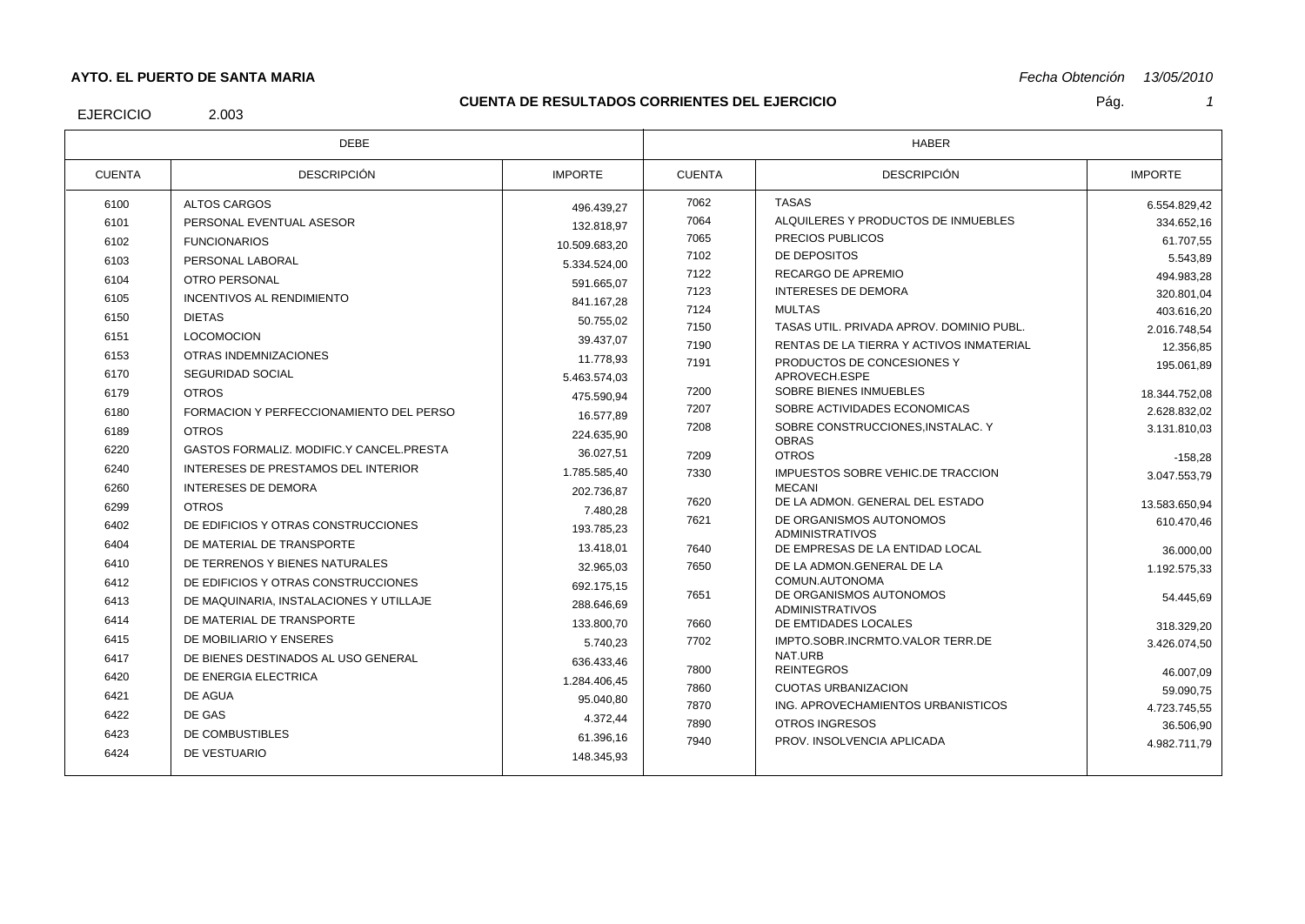# **AYTO. EL PUERTO DE SANTA MARIA**

### **CUENTA DE RESULTADOS CORRIENTES DEL EJERCICIO**

*Fecha Obtención 13/05/2010*

EJERCICIO

2.003

| <b>DEBE</b>   |                                             | <b>HABER</b>   |               |                    |                |
|---------------|---------------------------------------------|----------------|---------------|--------------------|----------------|
| <b>CUENTA</b> | <b>DESCRIPCIÓN</b>                          | <b>IMPORTE</b> | <b>CUENTA</b> | <b>DESCRIPCIÓN</b> | <b>IMPORTE</b> |
| 6425          | DE PRODUCTOS ALIMENTICIOS                   | 60.267,19      |               |                    |                |
| 6426          | DE PRODUCTOS FARMACEUTICOS                  | 333,67         |               |                    |                |
| 6429          | <b>OTROS</b>                                | 169.897,04     |               |                    |                |
| 6430          | <b>TELEFONICAS</b>                          | 390.482,17     |               |                    |                |
| 6431          | <b>POSTALES</b>                             | 83.729,25      |               |                    |                |
| 6450          | <b>LIMPIEZA Y ASEO</b>                      | 7.679.211,34   |               |                    |                |
| 6451          | <b>SEGURIDAD</b>                            | 245.891,82     |               |                    |                |
| 6455          | PROCESOS ELECTORALES                        | 7.343,97       |               |                    |                |
| 6456          | <b>ESTUDIOS Y TRABAJOS TECNICOS</b>         | 291.040,99     |               |                    |                |
| 6459          | <b>OTROS</b>                                | 4.962.273,46   |               |                    |                |
| 6460          | DE EDIFICIOS Y LOCALES                      | 68.325,39      |               |                    |                |
| 6461          | DE VEHICULOS                                | 70.791,78      |               |                    |                |
| 6468          | DE OTRO INMOVILIZADO                        | 60.792,90      |               |                    |                |
| 6469          | <b>OTROS RIESGOS</b>                        | 8.079,57       |               |                    |                |
| 6470          | PARQUE MOVIL                                | 20.424,69      |               |                    |                |
| 6480          | ORDINARIO NO INVENTARIABLE                  | 112.674,90     |               |                    |                |
| 6482          | PRENSA, REVIST.LIBROS Y OTR. PUBLIC. PERIOD | 26.119,76      |               |                    |                |
| 6484          | <b>MATERIAL INFORMATICO</b>                 | 936,61         |               |                    |                |
| 6490          | CANONES                                     | 549.698,04     |               |                    |                |
| 6491          | <b>RELACIONES PUBLICAS</b>                  | 35.214,74      |               |                    |                |
| 6492          | PUBLICIDAD Y PROPAGANDA                     | 177.257,26     |               |                    |                |
| 6493          | JURIDICOS Y CONTENCIOSOS                    | 133.005,08     |               |                    |                |
| 6496          | REUNIONES Y CONFERENCIAS                    | 32.095,54      |               |                    |                |
| 6499          | <b>OTROS</b>                                | 1.090.988,53   |               |                    |                |
| 6710          | A OO.AA.ADMINISTRATIVOS DE LA ENT.LOCAL     | 205.548,53     |               |                    |                |
| 6740          | A EMPRESAS DE LA ENTIDAD LOCAL              | 1.298.516,94   |               |                    |                |
| 6750          | A LA ADMON.GRAL.DE LA COMUNID.AUTONOMA      | 10.800,00      |               |                    |                |
| 6762          | A MANCOMUNIDADES DE MUNICIPIOS              | 169.549,03     |               |                    |                |
| 6766          | A CONSORCIOS                                | 1.498.862,80   |               |                    |                |
| 6770          | A EMPRESAS PRIVADAS                         | 1.601.856,47   |               |                    |                |
|               |                                             |                |               |                    |                |

Pág. *2*